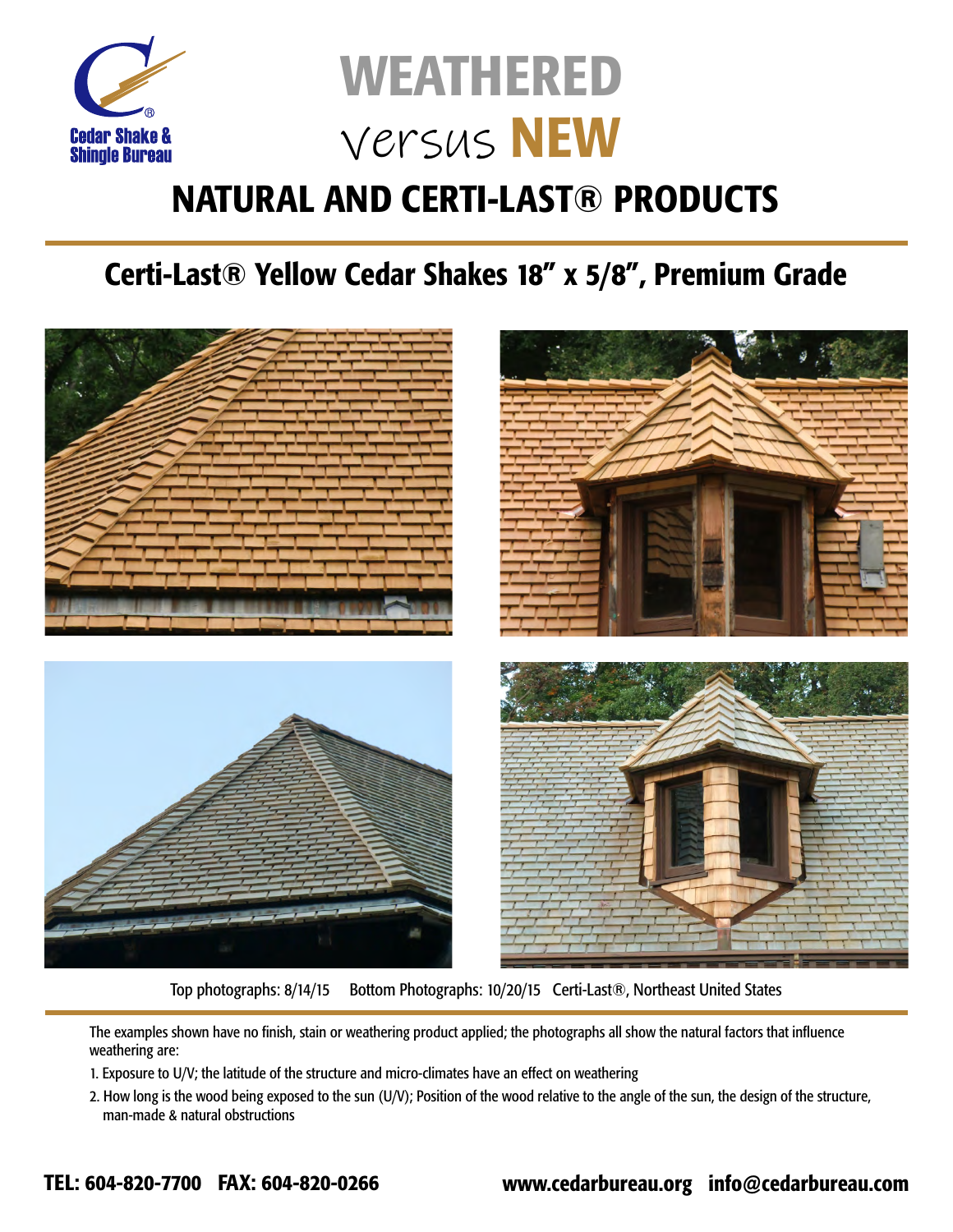

### **NATURAL AND CERTI-LAST® PRODUCTS**

Certigrade®, Western Red Cedar 24" Royal Shingles, Number 1 Grade





Top photograph: 7/26/16 Bottom photograph: 10/16/16 Natural/Untreated, Mid-Atlantic United States

The examples shown have no finish, stain or weathering product applied; the photographs all show the natural factors that influence weathering are:

- 1. Exposure to U/V; the latitude of the structure and micro-climates have an effect on weathering
- 2. How long is the wood being exposed to the sun (U/V); Position of the wood relative to the angle of the sun, the design of the structure, man-made & natural obstructions

TEL: 604-820-7700 FAX: 604-820-0266 www.cedarbureau.org info@cedarbureau.com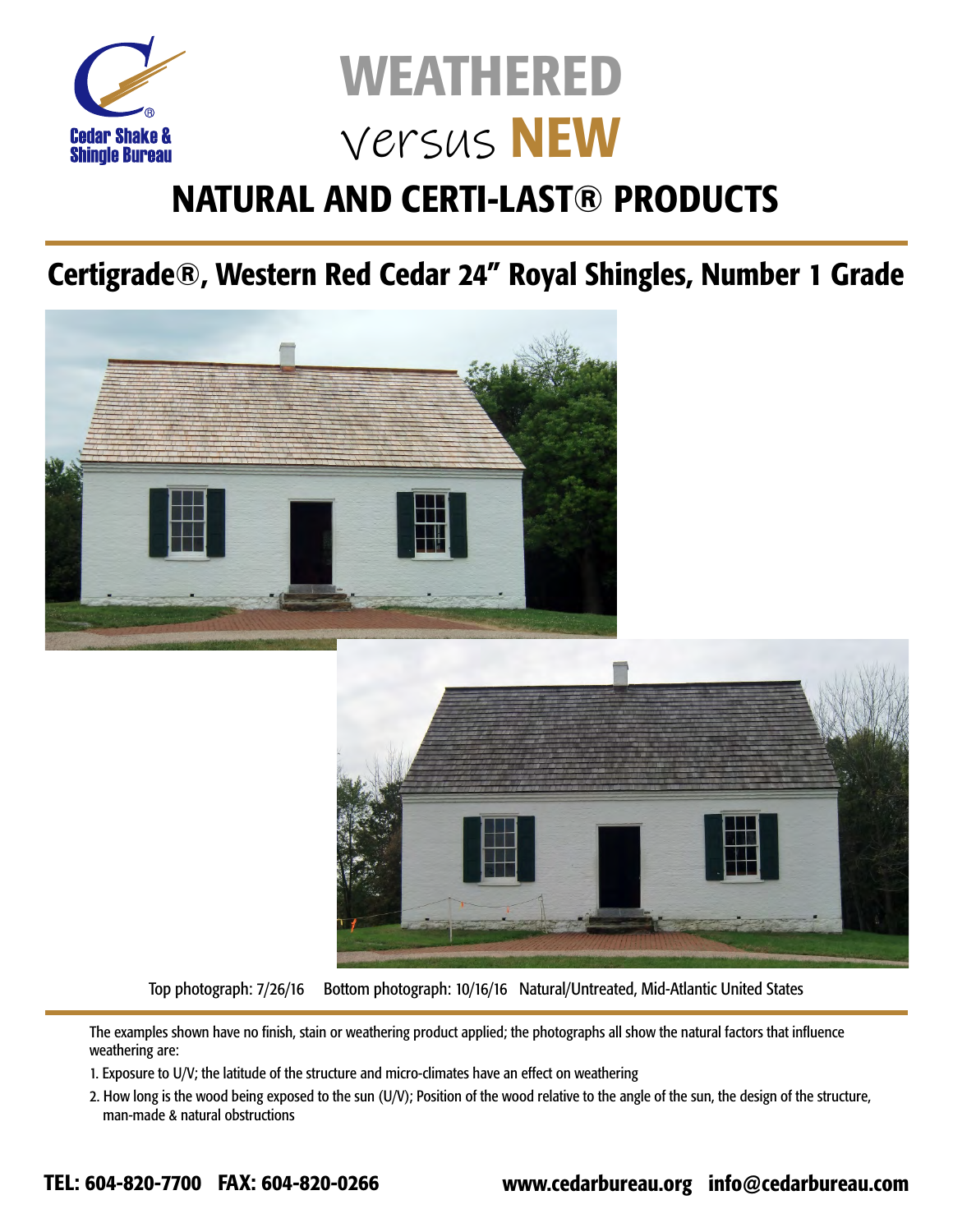

#### **NATURAL AND CERTI-LAST® PRODUCTS**

Certi-Last® Western Red Cedar Shakes 5/8" X 18", Premium Grade



Top-left photograph: 4/21/14 Middle photograph: 7/22/13 Bottom photograph: 3/8/16 Certi-Last®, Northeast United States

The examples shown have no finish, stain or weathering product applied; the photographs all show the natural factors that influence weathering are:

1. Exposure to U/V; the latitude of the structure and micro-climates have an effect on weathering

2. How long is the wood being exposed to the sun (U/V); Position of the wood relative to the angle of the sun, the design of the structure, man-made & natural obstructions